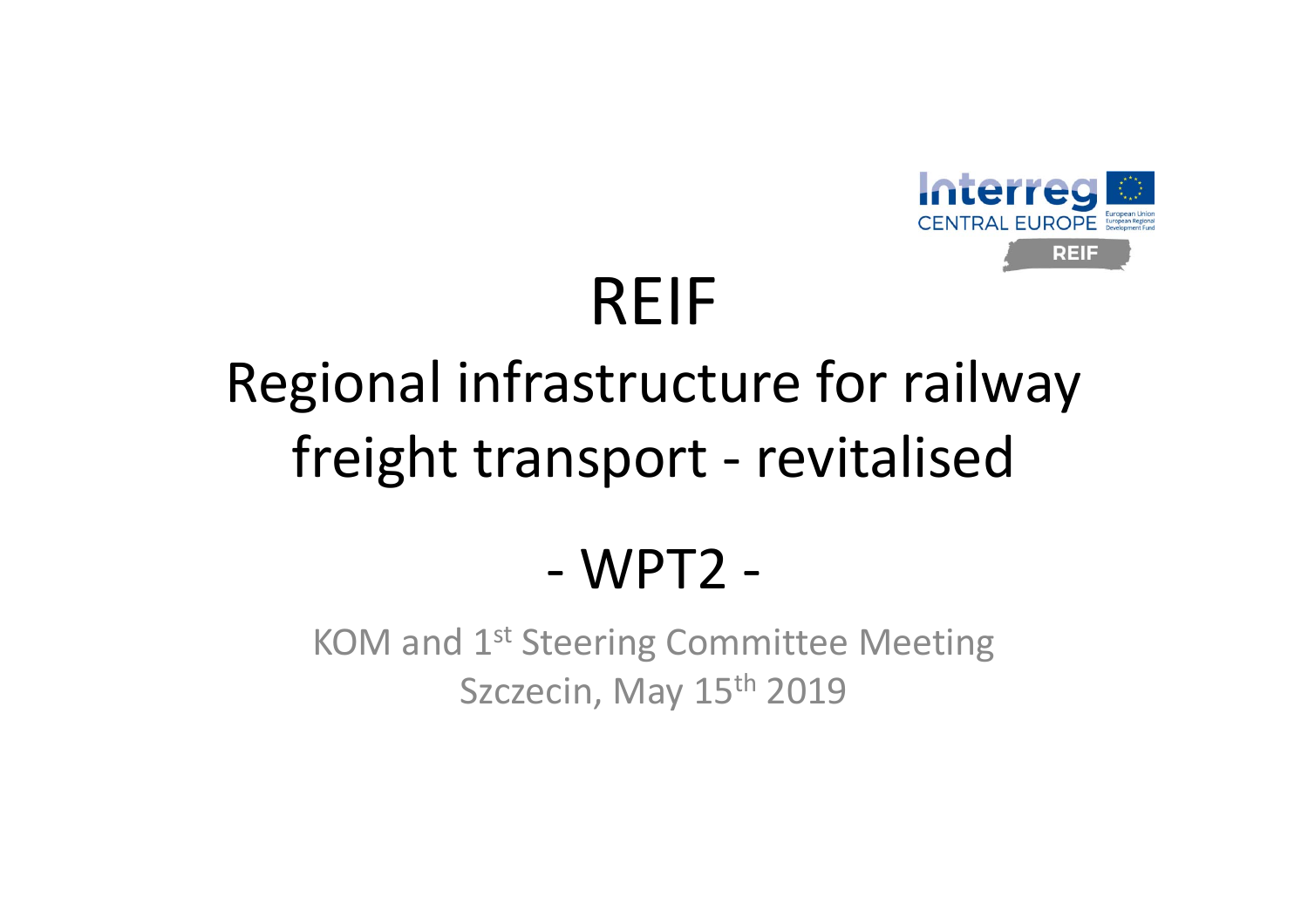#### Outline



- 1. Introduction
- 2. Structure
- 3. Activities
- 4. Highlights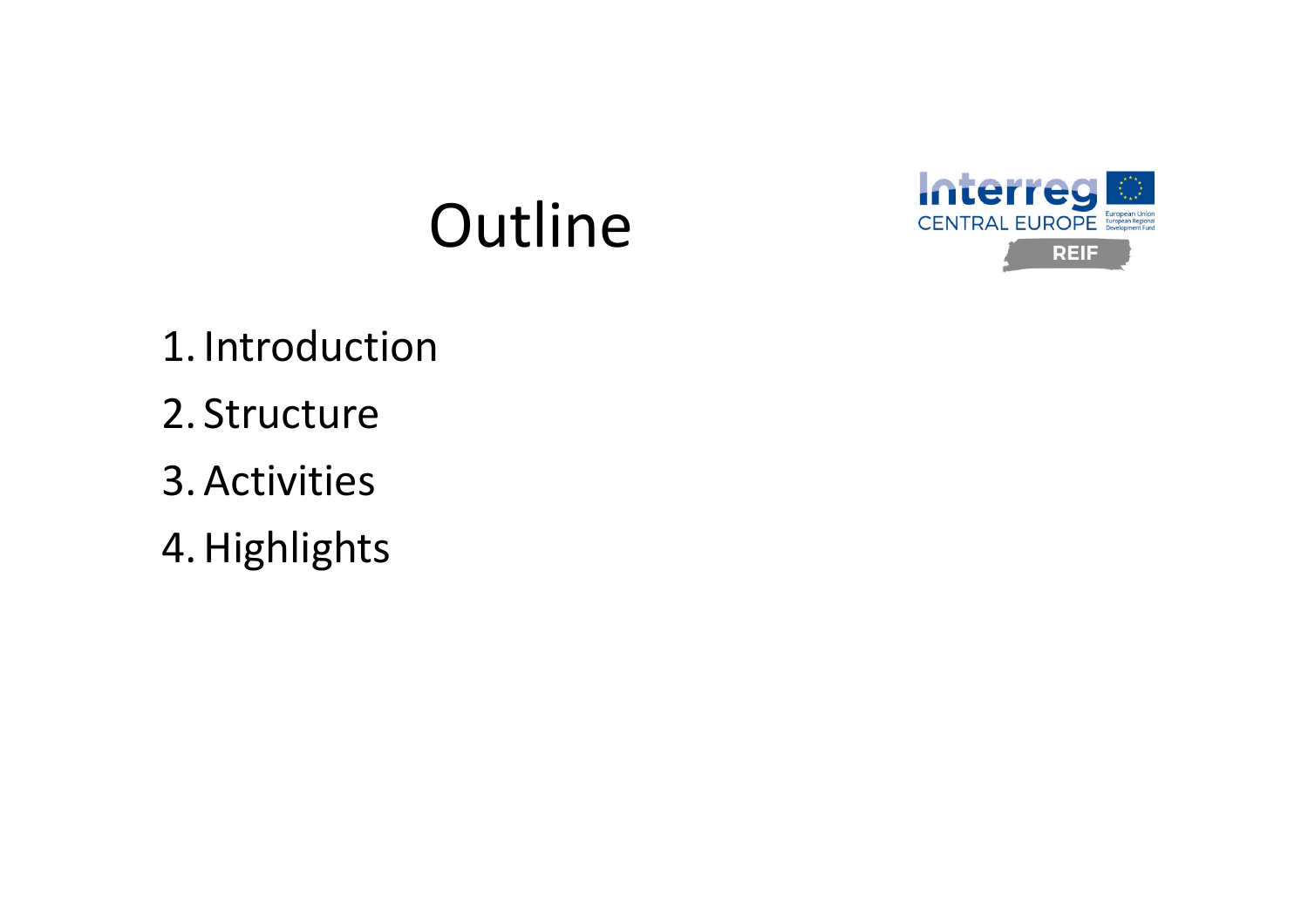#### WPT2 ‐ Introduction



**WP title**: Implementation and coordination of concepts to eliminate bottlenecks and foster intermodal services**WPT2 objective:** experiment innovative approaches for the implementation and coordination of concepts to eliminate bottlenecks and foster intermodal services**Duration**: Apr 2019 (M1) – July 2021 (M27) **Budget**: 549.935,50 euros – ca. 25% of the total budget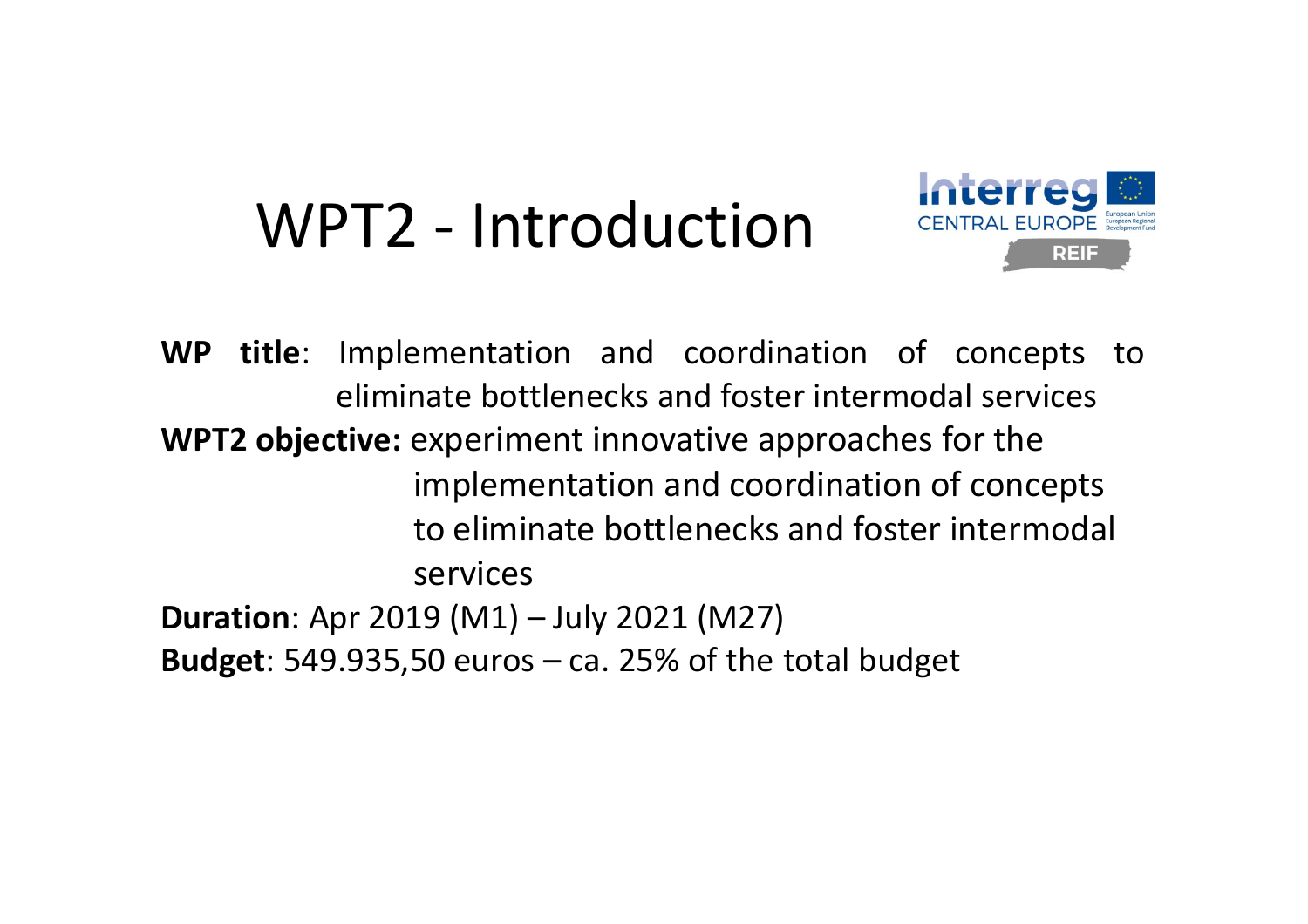

#### WPT2 ‐ Structure

WPT1 – June 2019 – June 2021 Regional baseline studies (Sept. 2019) Regional market potential analyses (April 2020) Priority lists of actions (June 2021)

> WPT2 – April 2019 – July 2021 Pilot actions (April 2021)

> > WPT3 – March 2020 ‐ January 2022 Regional advisory boards (March 2021) Draft Roadmaps new rail infrastructure/services 2030 (March 2021) Work paper on financial needs (July 2021) Regional capacity building workshops (Aug. 2021) Final Roadmaps (Aug. 2021) Action Plans (Jan 2021)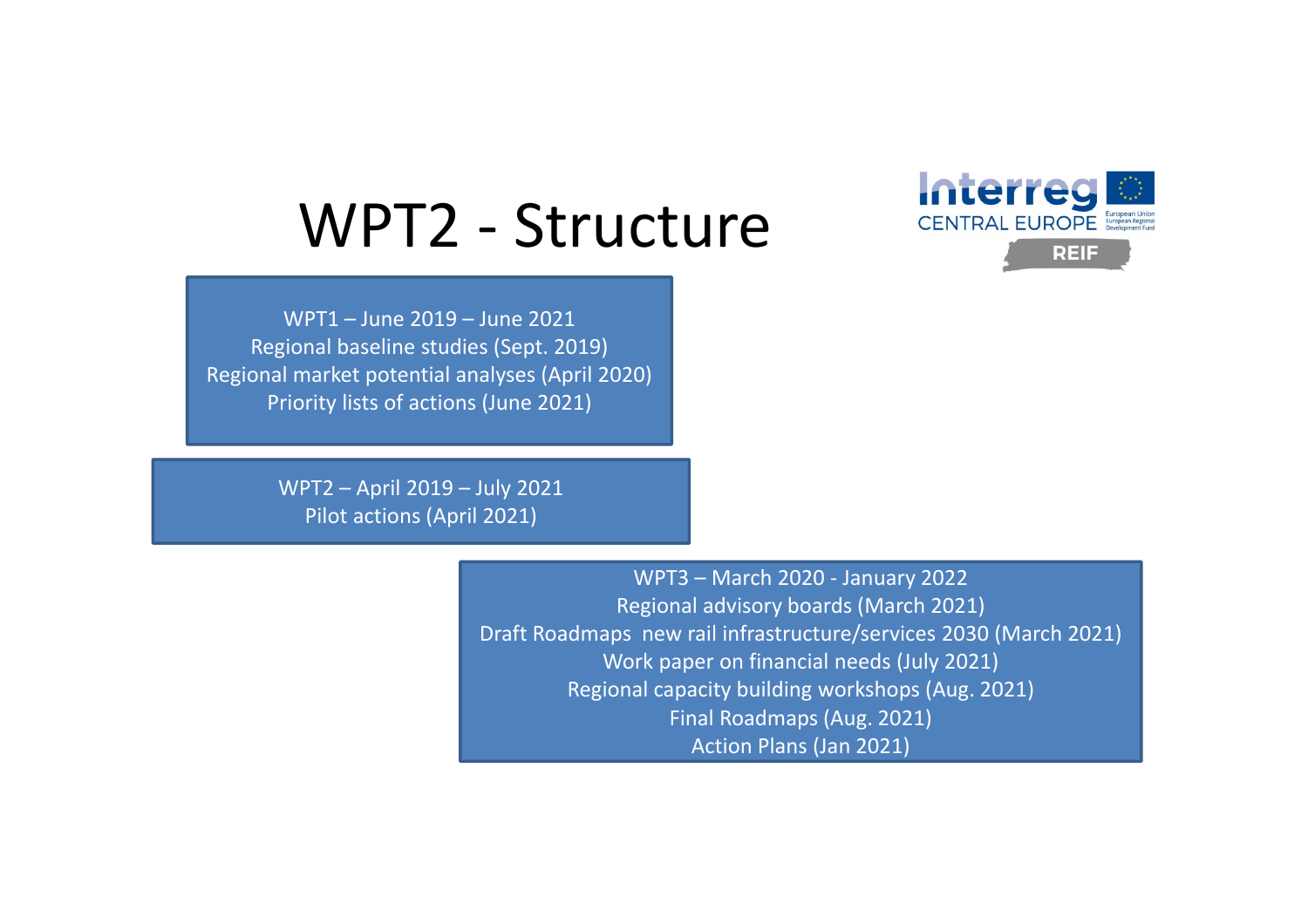### WPT2 ‐ Activities



Implementation of 8 pilot actions (PAs) in 3 fields:

- 1. Setting up innovative coordination platforms: 2 PAs by Luka Koper and RER / ITL;
- 2. Identifying measures for removing infrastructural and functional bottlenecks of the intermodal network at regional level: 3 Pas by PNAEAS, TMIL / FHE, RER / ITL;
- 3. Developing concepts for activating new fail freight services: 3 PAs by PIL, PNAEAS, RER / ITL.

Common features:

- 1. Launch report
- 2. Establishment of market player working group
- 3. Mid‐term report
- 4. Video documentation
- 5. Pilot evaluation report

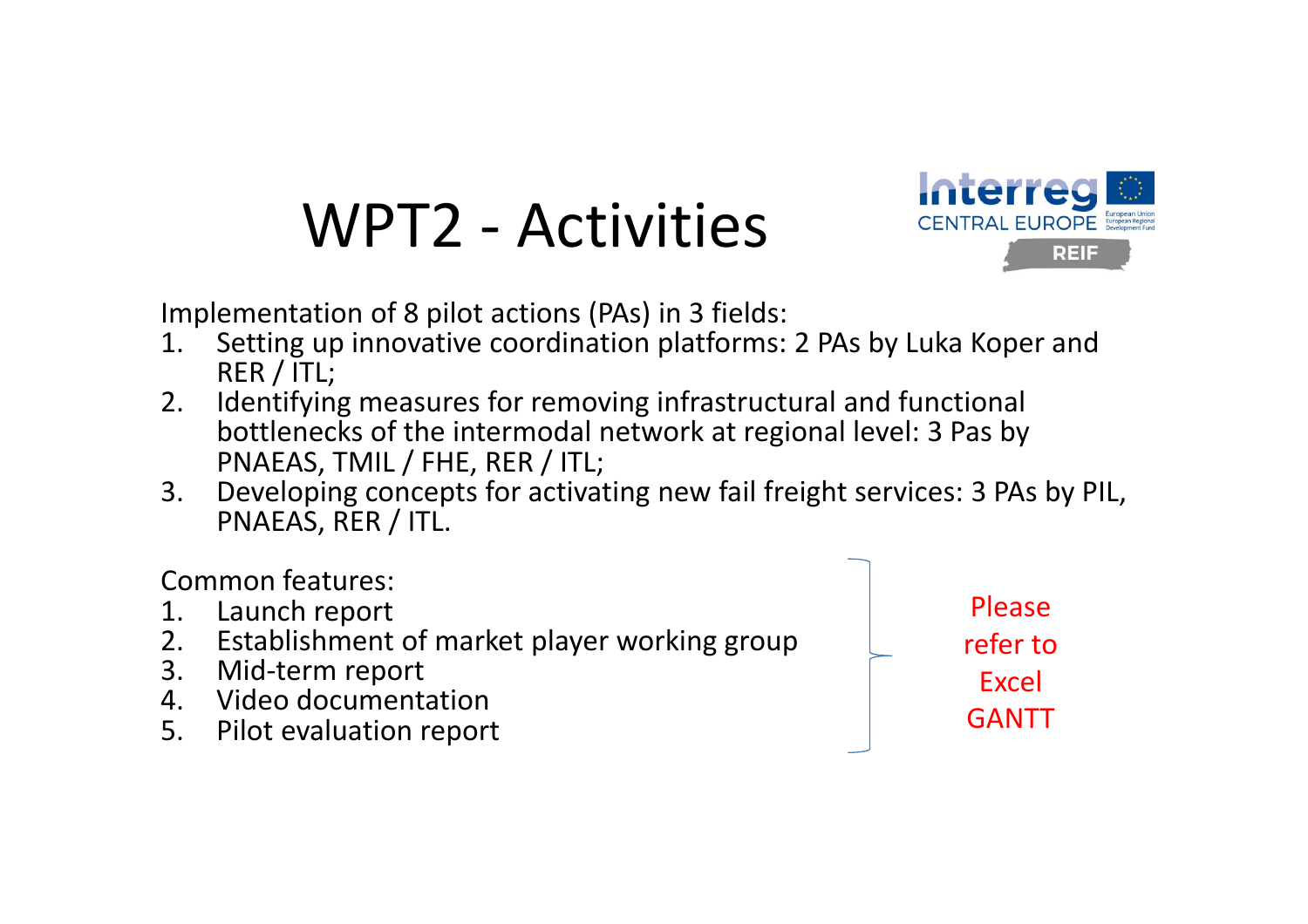## WPT2 ‐ Highlights



Definition of pilot action as per Programme guidelines:

"*A pilot action means the implementation of schemes of an experimental nature to test, evaluate and/or demonstrate its feasibility with the aim to capitalise on those results and transfer practices to other institutions and territories*"

Are we sure all our PAs are coherent with this definition?

Common deliverables:

- 1) ITL & RER: which would be the PP responsible for the implementation of the PA?
- 2) D.T2.4.4 for Slovenia: which would be the PP responsible for the regional publicity campaigns?